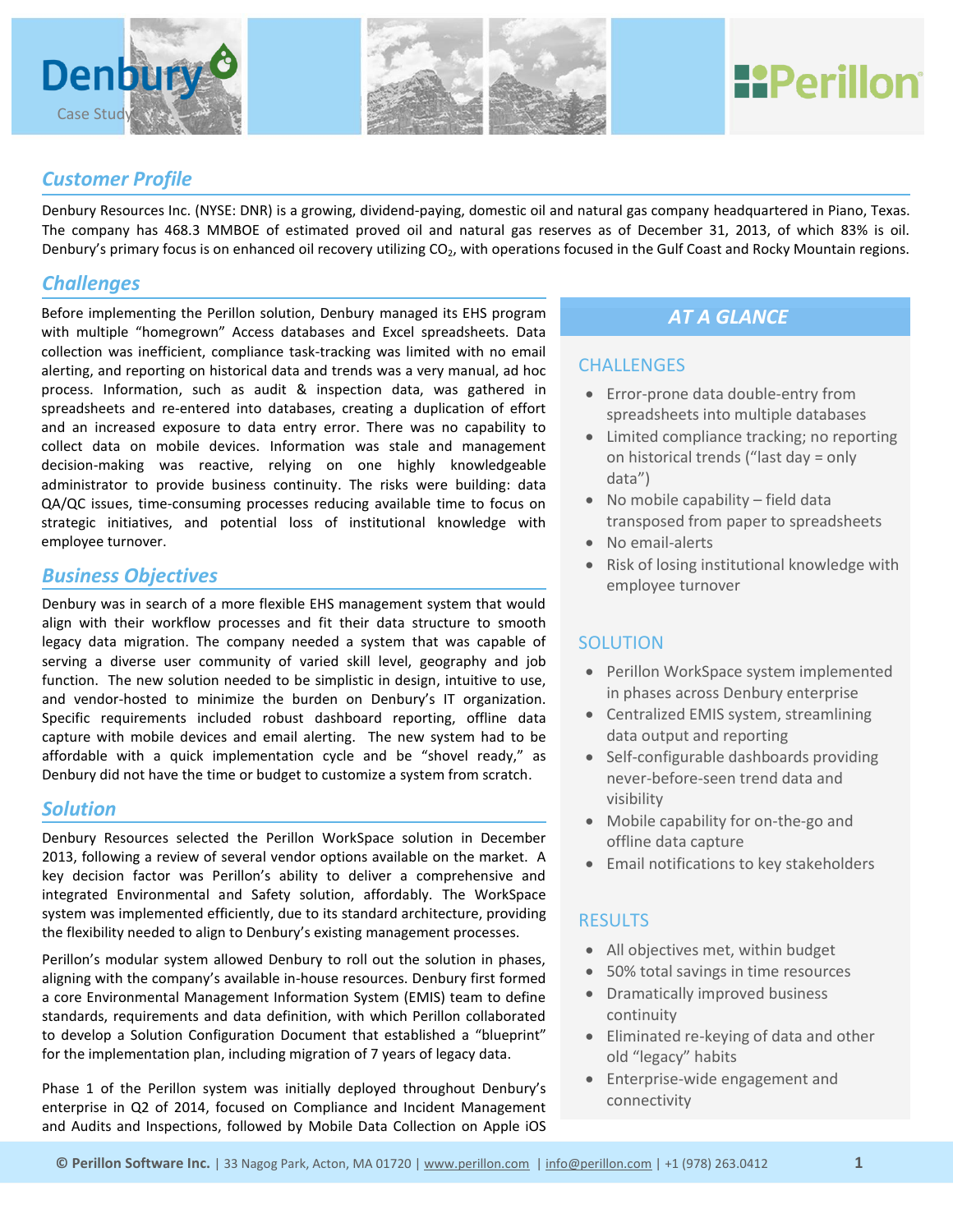

devices. With Perillon INCIDENTrak and TASKTrak, Denbury tracks two types of incidents: spills and safety issues—both requiring timely notification to need-to-know employees. Perillon's ASSESSMENTrak module allows Denbury staff to build question templates with response options, including setting logic to trigger findings and action items. With the Perillon GOpak mobile application, Denbury staff conducts field assessments using iPad minis. All information gathered is visualized in dynamic dashboards, providing Denbury with insight on data trends and highlighting any areas needing improvement. Phase 2 of the Perillon system is focused on complex Environmental Data Management with extensive reporting. With the experience gained in Phase 1, Denbury staff is able to selfconfigure the SourceTrak environmental data management module, with guided assistance from Perillon staff, if needed.

# *Efficiency Gains*

The Perillon system proved to be a highly efficient solution for Denbury, meeting all company objectives within budget. All goals established by the initial implementation timeline were reached, making for a smooth transition from Denbury's old system. The new Perillon system increased Denbury's data collection efficiency, facilitated streamlined output reporting, and was easily deployed to the entire HSE staff of 35 people. The GOpak mobile solution further simplified information collection for the enterprise; Denbury now conducts joint HSE/Operations audits and inspections, saving a significant amount of time and eliminating re-keying of data. Denbury found the most valuable feature of their new system to be Perillon's dynamic dashboards; easily self-configured, these drill-down dashboards provide trend data the enterprise never had before and have significantly increased management visibility.

By centralizing its EHS program, Denbury has dramatically improved its business continuity and data management efficiency. The company's core HSE team members have freed up 50% of their time. Perillon's modular design not only enabled a phased implementation, but it facilitated widespread user adoption in stages. Perillon's SaaS system has had virtually no impact on Denbury's IT organization.

Key lessons learned included appointing key staff members as "champions" for specific implementation components, defining a rollout plan with a phased

*Director of Environmental, Health & Safety* **Denbury** 

implementation and identifiable milestones, and incorporating hands-on training for users with clear expectations for using the new EMIS.

 *The time savings in the core HSE team was at least 50%, and that does not include the time saved with dashboard reporting. What used to take days or weeks to pull together in reports can now be done in seconds with Perillon's dashboards.***<br>
Frandy Robichaux,** "



**– Randy Robichaux CSP, REM**